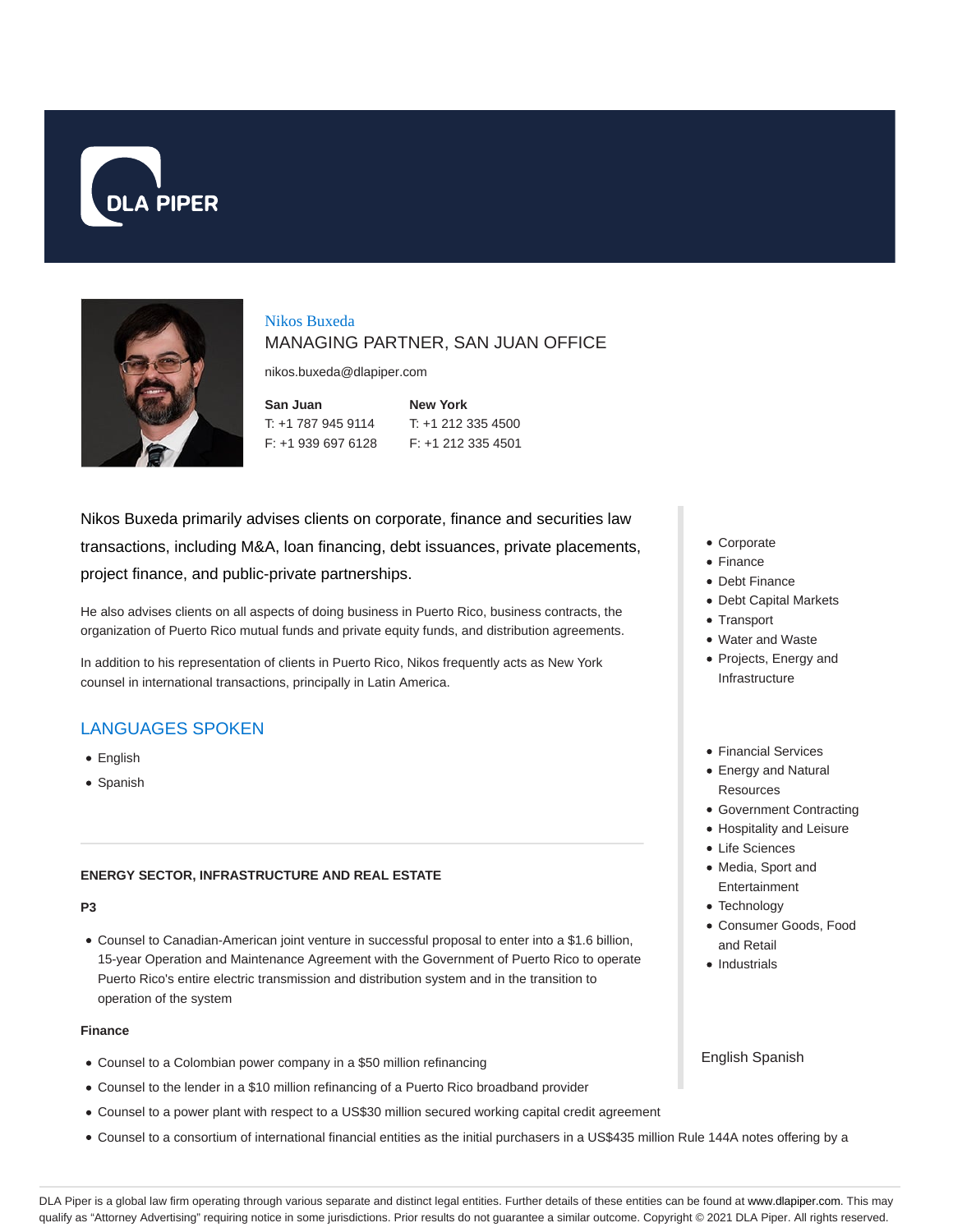private highway operator, undertaken principally to partially refinance its existing senior debt facilities, and to the lenders in an additional US\$52 million credit facility to such operator

- Counsel to syndicated lenders with respect to a US\$850 million financing of a concession to operate two toll roads
- Counsel to a real estate investment company in defeasance of US\$54 million senior credit facilities

#### **M&A**

- Counsel to a Peruvian majority shareholder as the seller of a Peruvian company which operates natural gas pipelines, compressor plants and pumping stations
- Counsel to a Chinese solar energy company with respect to an option to acquire for US\$20 million a company developing a 20MW solar photovoltaic facility

### **Corporate**

- Counsel to issuer of LLC interests to partially fund luxury residential real estate development in Puerto Rico
- Counsel to a multinational conglomerate in connection with Puerto Rico aspects of the global restructuring of an oil and gas business, in preparation for the merger of such business with another oil and gas company
- Counsel to power plant shareholders in connection with the domestication of several Cayman Islands limited companies to Puerto Rico LLCs

### **DIVERSIFIED COMPANIES**

### **Finance**

- Counsel to staffing and outsourcing company in financing and refinancing credit facility for international operations
- Counsel to lending fund in financing and refinancing of billboard company credit facility
- Counsel to lenders to purchasers in the Puerto Rico aspects of the €2 billion acquisition of a 50 percent stake in a holding company that owns 11 asset management companies in Latin America and Europe
- Counsel to a publicly traded rental car company with respect to the Puerto Rico aspects of US\$190 million refinancing of revolving credit facilities
- Counsel to a private equity company in the Puerto Rico aspects of the US\$15 billion acquisition of a publicly traded rental car company and related securitization of vehicles

#### **M&A**

- Counsel to private fund joint venture partner in acquisition of \$110 million portfolio of warehouses
- Counsel to a foreign private equity fund in the US\$165 million acquisition of a 50 percent interest in a Colombian steel mill
- Counsel to a foreign private equity fund as minority shareholder of the purchaser in the acquisition of a Puerto Rico-based cement supplier and in the negotiation of a transition services agreement
- Counsel to a leading United States billboard company in the US\$42 million acquisition of a Puerto Rico billboard company
- Counsel to a publicly traded agricultural company in the US\$10 million acquisition of two Puerto Rico grain manufacturing companies
- Counsel to the seller in the US\$122 million sale of a dairy processing company
- Counsel to the majority shareholder in the sale of a Puerto Rico fitness chain
- Counsel to a private equity fund with respect to the US\$12 million acquisition of an indirect 40 percent interest in a billboard company
- Counsel to the seller in the US\$64 million sale of a self-storage business
- Counsel to Puerto Rico government entities in the US\$34.2 million acquisition of mental health facilities and related loan financing and refinancing by means of a municipal bond issue

#### **Corporate**

- Counsel to multiple multinational companies in connection with the negotiation of distribution agreements and the termination of distribution agreements
- Counsel to the sponsor of an international trampoline park company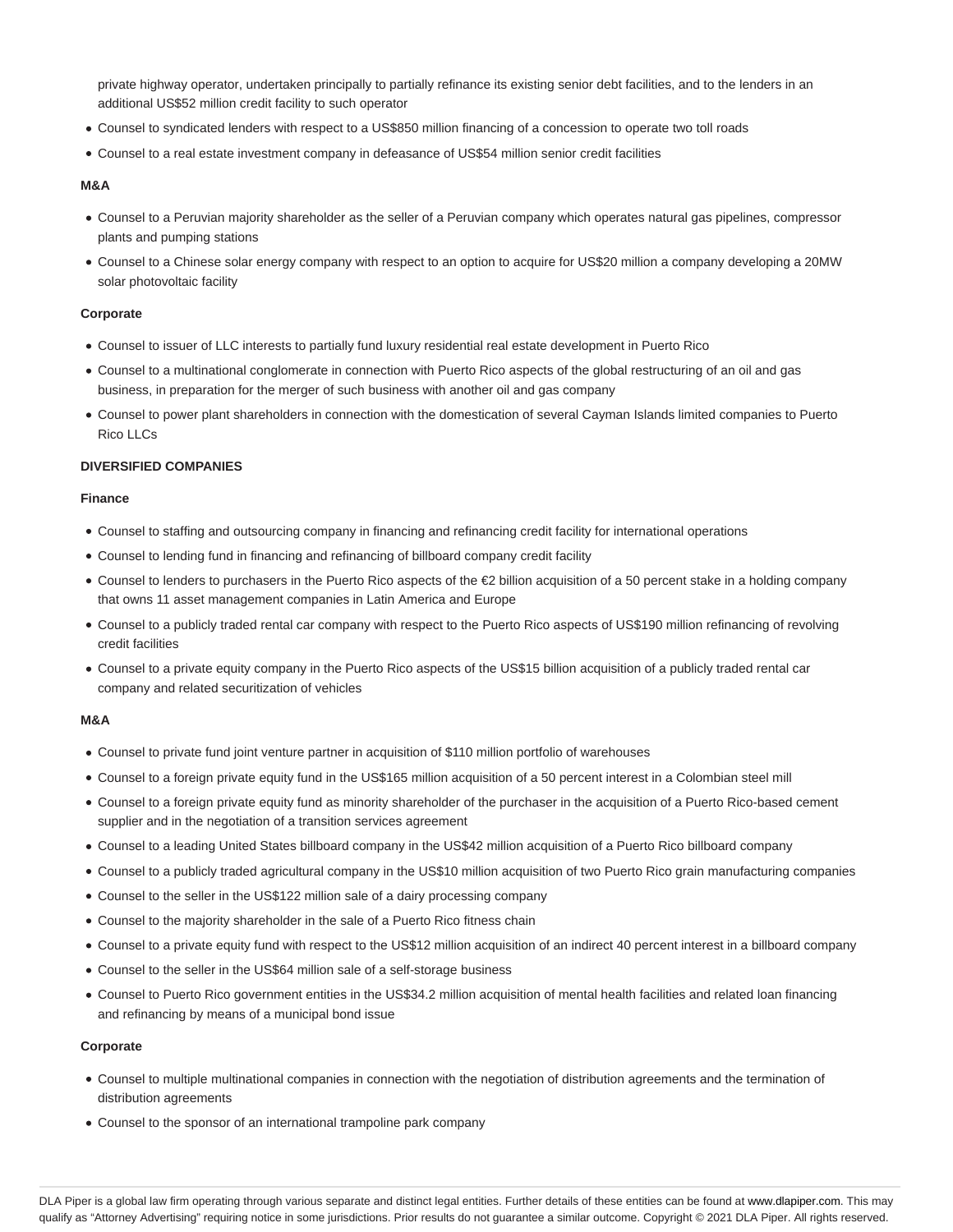- Counsel to a publicly traded multinational manufacturer of lamps, luminaires and lighting solutions with respect to the Puerto Rico corporate, regulatory and commercial law aspects of the carveout of its general lighting lamps business
- Counsel to multinational aviation company in negotiation of long-term lease, construction and employment incentive agreements and design-build agreement in connection with the US\$65 million construction of a 5-bay hangar at an airport and the commencement of maintenance, repair and overhaul operations therein

### **FINANCIAL INSTITUTIONS**

### **Finance**

- Counsel to a multinational bank with respect to Puerto Rico aspects of US\$750 million asset-based credit facilities made available to a publicly traded retail company as the borrower
- Counsel to a Puerto Rico bank in the US\$41 million acquisition of a small business loan portfolio and associated deposits

### **HEALTHCARE AND PHARMACEUTICAL**

#### **Finance**

- Counsel to private equity fund in \$40 million financing to be used for the acquisition of healthcare facilities in Colombia
- Counsel to borrower/purchaser in acquisition financing and purchase of an electronic medical records provider
- Counsel to a US dialysis company in connection with Puerto Rico aspects of refinancing for purposes of dividend recapitalization
- Counsel to a pharmaceutical company with respect to amendments to US\$75 million senior credit facilities and provision of additional collateral
- Counsel to an electronic medical records company with respect to its US\$12 million senior credit facilities and amendments

#### **Corporate**

- Counsel to the Chinese manufacturer of a COVID-19 test in connection with negotiation of agreement with US distributor for the approval and distribution of such test in the United States
- Counsel to the sponsor and principal shareholder of two ambulatory surgical centers
- Counsel to a publicly traded multinational pharmaceutical company with respect to the Puerto Rico corporate, regulatory and commercial law aspects of the spinoff of its bioscience business operations to a separate publicly held company
- Counsel to a publicly traded pharmaceutical company with respect to Puerto Rico corporate and commercial law aspects of the spinoff of its research based pharmaceuticals operations to a separate publicly held company

### **FUND FORMATION**

- Counsel to of Puerto Rico investment company in connection with its registration under the Investment Company Act of 1940
- Counsel to the sponsor of three Puerto Rico-based opportunity zone funds
- Counsel to the sponsors and investment advisers of multiple Puerto Rico private equity funds
- Counsel to the sponsor of a non-traditional fixed income Puerto Rico investment company
- Counsel to the sponsor and investment adviser of a family office investment adviser and unregistered investment company
- Counsel to the Puerto Rico subsidiary of a European bank as sponsor of an open-end Puerto Rico investment company which invests primarily in United States municipal securities
- Counsel to the Puerto Rico subsidiary of a European bank as the sponsor of a short-term open-end Puerto Rico investment company
- Counsel to the Puerto Rico subsidiary of a European bank as the sponsor of a fixed income closed-end Puerto Rico investment company
- Counsel to the Puerto Rico subsidiary of a European bank as the sponsor of a multi-portfolio equity open-end Puerto Rico investment company

## **HOSPITALITY**

#### **Finance**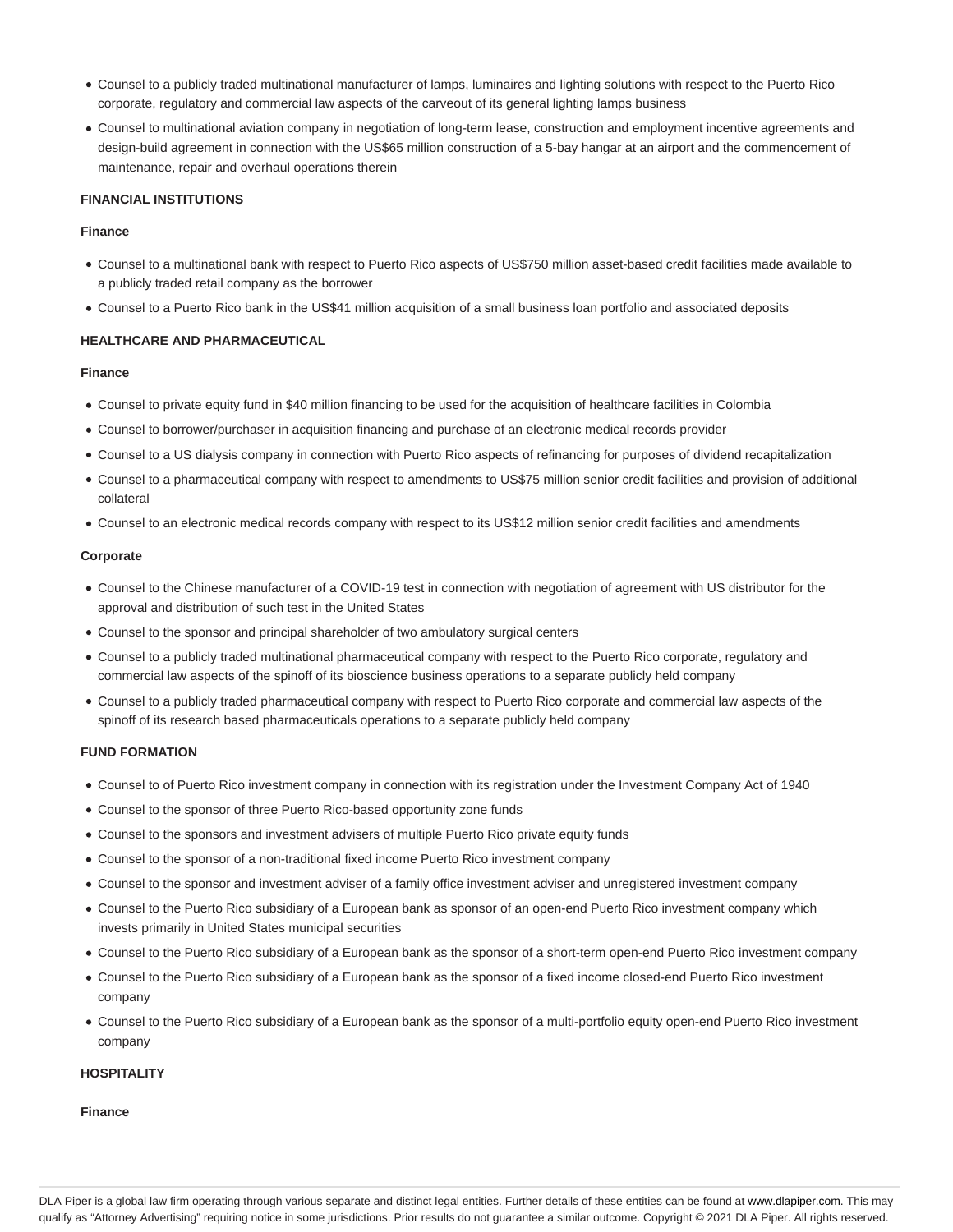- Counsel to the Puerto Rico subsidiary of a European bank with respect to a US\$13 million issuance of notes by an issuer to finance the acquisition and remodeling of a hotel in Condado
- Counsel to the Puerto Rico subsidiary of a European bank with respect to the US\$166 million issuance of notes by an issuer to finance a hotel and resort
- Counsel to a Puerto Rico government entity with respect to a US\$25 million subordinated loan to partially finance construction of a hotel

### **TELECOMMUNICATIONS**

## **Finance**

- Counsel to a private equity fund with respect to a US\$76 million loan agreement for the refinancing of the credit facility used to acquire a local television station
- Counsel to a telecommunications company in a US\$25 million equity investment and US\$60 million bridge loan facility provided by European banks
- Counsel to a publicly traded media company in the refinancing of its US\$175 million senior credit facilities

## **M&A**

- Counsel to a private equity fund in the US\$130 million acquisition of a local television station
- Counsel to the seller of a Puerto Rico regional television station
- Counsel to a leading United States billboard company in the US\$42 million acquisition of a Puerto Rico billboard company

## **INVESTMENT ADVISER REGULATION**

Counsel to multiple investment advisers who have relocated to Puerto Rico as a result of Acts 20/22

### **CAPITAL MARKETS**

- Counsel to the United States subsidiary of a European bank as underwriter of a US\$557 million issuance of municipal securities by a Puerto Rico government issuer
- Counsel to a United States investment bank as underwriter of the US\$1.9 billion issuance of municipal securities by a Puerto Rico government issuer
- Counsel to a European bank, as letter of credit bank, in a US\$130 million AFICA bond (industrial revenue bond) issuance by a Puerto Rico newspaper company
- Counsel to the Puerto Rico subsidiary of a European bank as the underwriter in a US\$153.8 million preferred stock issuance by a Puerto Rico bank holding company
- Counsel to the Puerto Rico subsidiary of a European bank as the managing underwriter in US\$189.6 million preferred stock issuance by a Puerto Rico bank holding company
- Counsel to the Puerto Rico subsidiary of a European bank as the distributor in up to US\$500 million Senior Debt Program of a Puerto Rico bank

## **CREDENTIALS**

# Admissions

- New York
- Puerto Rico

# **Recognitions**

- Chambers Global
- 2022 Band 2, Puerto Rico Corporate/Commercial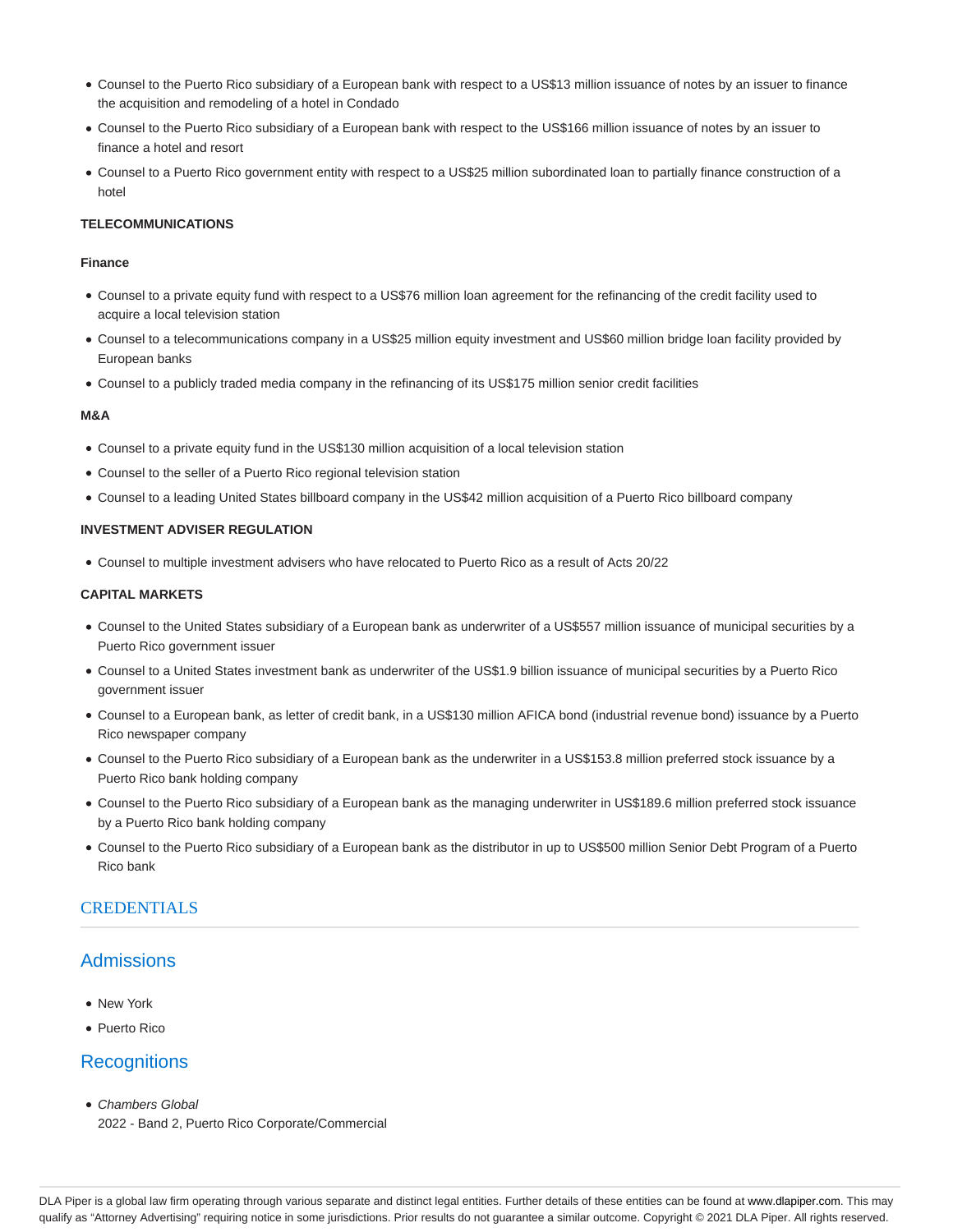2018-21 - Band 2, Puerto Rico Corporate/Commercial

- Chambers Latin America 2017-22 - Band 2, Puerto Rico Corporate/Commercial
- The Legal 500 Latin America
	- 2022 Recommended, Puerto Rico Banking and Finance
	- 2022 Leading Lawyer, Puerto Rico Corporate and Commercial
	- 2021 Leading Lawyer, Puerto Rico Corporate and Commercial
	- 2021 Recommended, Puerto Rico Dispute Resolution and Bankruptcy
	- 2021 Recommended, Puerto Rico Government Contracting

2018-19 - Recommended, Latin America: International Firms Corporate and M&A

Nikos is recognized as a Leading Individual by the IFLR 1000, and as a Best Lawyer by US News & World Report.

## **Education**

- J.D., Stanford Law School
- B.A., Harvard College cum laude

## **Memberships**

• Puerto Rico Bar Association

## **INSIGHTS**

## **Publications**

- "Funds take note: Puerto Rico's new Incentives Code is now in effect," August 19, 2019
- "Puerto Rico changes its business permitting process," July 22, 2019
- "Puerto Rico's Dealers Act: what every principal should know before selling products or services in Puerto Rico," May 2, 2018
- "Private equity and hedge funds in Puerto Rico a welcoming environment in the Caribbean," March 14, 2018

# **Events**

## Previous

**Latin America International Arbitration Webinar Series 2020-2021**

8 December 2020 | 12:00 - 1:00 CST Latin America International Arbitration Webinar Series 2020-2021 **Webinar** 

## **NEWS**

DLA Piper is a global law firm operating through various separate and distinct legal entities. Further details of these entities can be found at www.dlapiper.com. This may qualify as "Attorney Advertising" requiring notice in some jurisdictions. Prior results do not guarantee a similar outcome. Copyright © 2021 DLA Piper. All rights reserved.